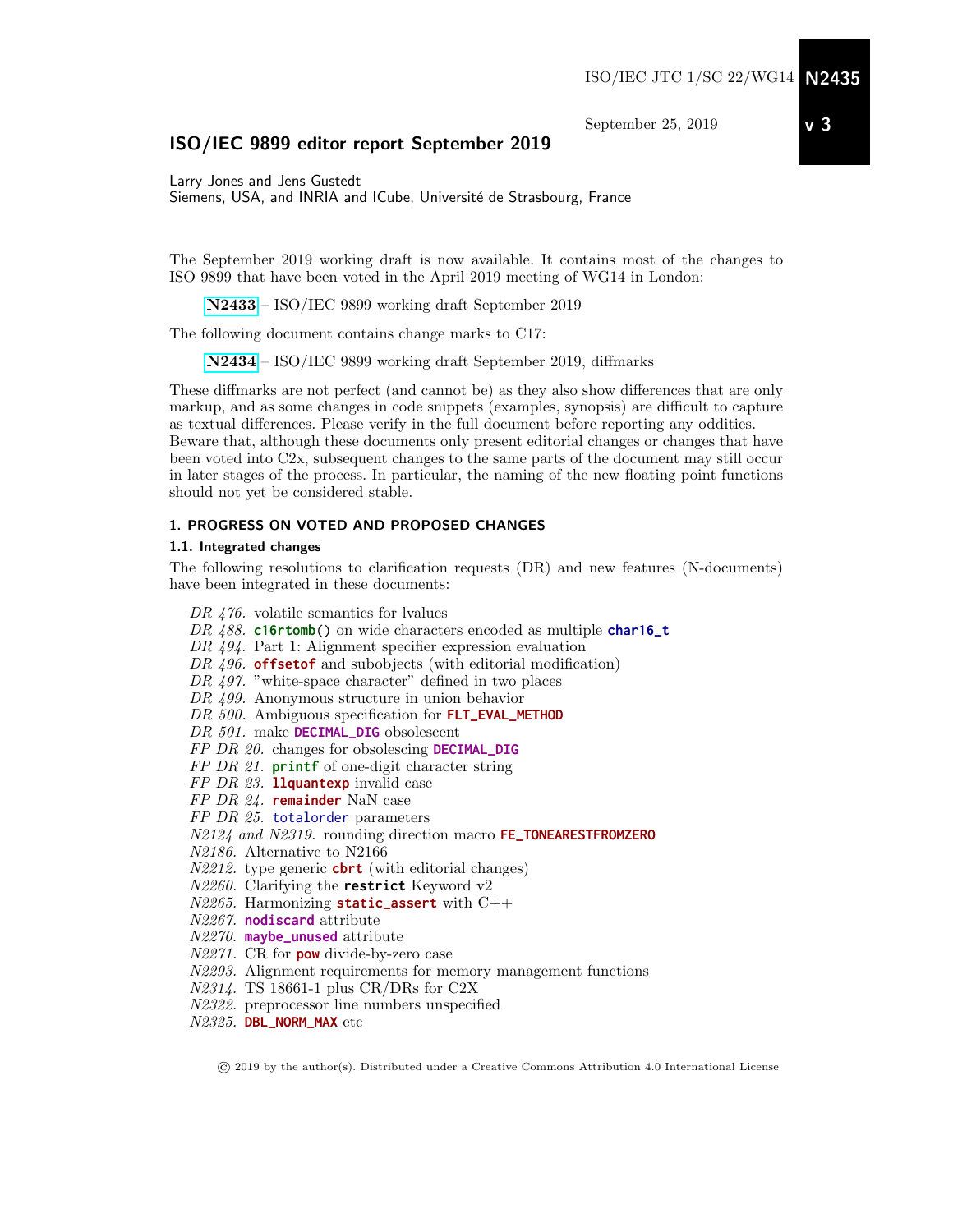N2326. floating-point zero and other normalization N2334. **deprecated** attribute N2335. attributes N2337. **strftime**, with 'b' and 'B' swapped N2338. error indicator for encoding errors in **fgetwc** N2341. TS 18661-2 plus CR/DRs for C2X N2345. editors, resolve ambiguity of a semicolon N2349. the **memccpy** function N2350. defining new types in **offsetof** N2353. the **strdup** and **strndup** functions N2356. update for payload functions N2358. no internal state for **mblen** N2359. part 2 (remove WANT macros from numbered clauses) and part 3 (version macros for changed library clauses) N2401. TS 18661-4a for C2X

The integration of TS 18661-1 and TS 18661-2 (and even more TS 18661-2) has serious issues concerning the invention of about 500 (1700) new identifiers, many of which had not previously been reserved. Thus they intrude the user name space and as a whole may have a non-negligible risk of name collision. This risk has not yet been evaluated. Several ideas have been discussed to resolve these issue, but none has yet resulted in a proposal that would find consensus. See papers  $N2409$  and  $N2426$  for discussions of these issues.

#### 1.2. Voted but still missing changes

Because of lack of work force the following voted changes have not yet been integrated into the documents:

#### 1.2.1. Spring 2019 meeting

Direct changes to ISO 9899:

N2342. TS 18661-3 as annex (see also [N2426](http://www.open-std.org/jtc1/sc22/wg14/www/docs/n2426.pdf)) N2112. change bullet points in annex J to referable labels or numbers (see also [N2427](http://www.open-std.org/jtc1/sc22/wg14/www/docs/n2427.pdf))

The following resolutions to CR/DR for the floating-point specifications TS18661-x have been adopted. Since these specifications are now integrated in large parts into C2x, this also induces changes, there.

FP DR 13. Type-generic macros for functions that round result to narrower type FP DR 26. **rootn** case differs from IEEE 754

## 1.3. Held back

The following changes have been voted into C2x but held back for different reasons;

- there is a 6 month period for possible comments or objections, or
- because a presented paper that has to be wrapped up to represent the committee consensus.

We expect to integrate them after the next meeting:

[N2328](http://www.open-std.org/jtc1/sc22/wg14/www/docs/n2328.pdf). Introduce the term storage instance, see [N2388](http://www.open-std.org/jtc1/sc22/wg14/www/docs/n2388.pdf) for an updated version. N2329. part one, non-normative changes to atomics, see [N2389](http://www.open-std.org/jtc1/sc22/wg14/www/docs/n2389.pdf) for an updated version. [N2330](http://www.open-std.org/jtc1/sc22/wg14/www/docs/n2330.pdf). Consensus has been reached to restrict sign representations to two's complement, with a minimum value that has the form of  $-2^{N-1}$ , and such that the bounds in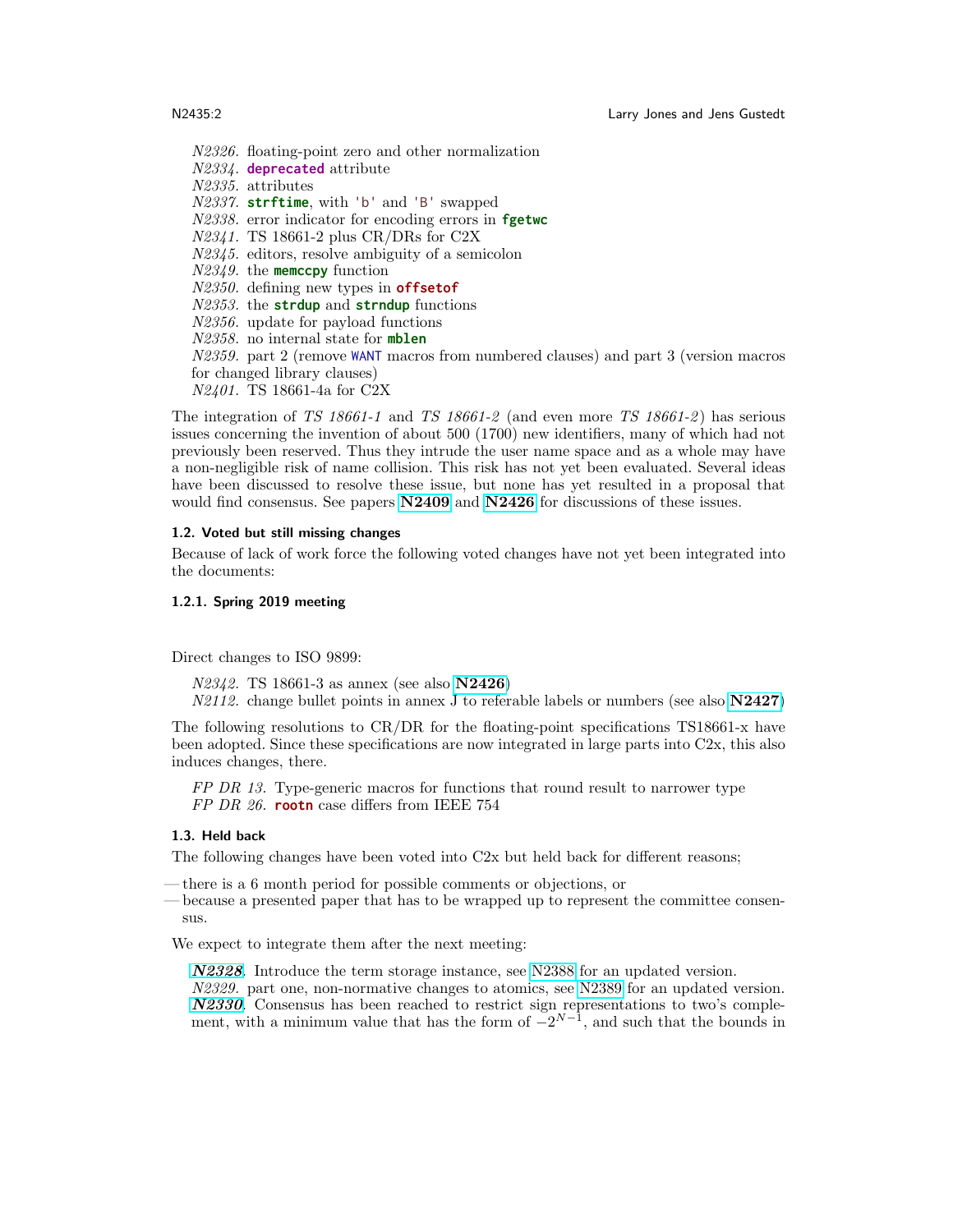$\lambda$  inits.h> and similar can be expressed as math formulas only using the width N. See [N2412](http://www.open-std.org/jtc1/sc22/wg14/www/docs/n2412.pdf) for an updated version.

[N2368](http://www.open-std.org/jtc1/sc22/wg14/www/docs/n2368.pdf). Consensus has be reached to use the methods described in this paper to integrate a set of lowercase keywords that had been provided by special headers as macros more closely into C. The keywords that have been approved so far are **alignas**, **alignof**, bool, **false**, **static\_assert**, **thread\_local**, and **true**.

See [N2392](http://www.open-std.org/jtc1/sc22/wg14/www/docs/n2392.pdf) for an updated version.

### 2. EDITORIAL IMPROVEMENTS

The document has undergone some editorial changes, namely:

- Improvement of the "diffmark" procedure to produce the document with diffmarks. In particular the page layout should be stabilized.
- Improvements for the categorization of identifiers that occur both as functions and as macros.
- Correction of some LaTeX coding. In particular the identification of terminal punctuators in the syntax and the miss-interpretation of  $-$  (decrement operator) as  $-$  (long hyphen).

Other editorial changes are a bit more involved.

#### 2.1. Library function synopsis

A lot of function synopsis in the library clause have been reworked editorially. Annex B is now mostly produced automatically, such that we may avoid inconsistencies in the future. The dependency of the availability of certain interfaces is systematically classified by means of feature test macros.

#### 2.2. Lists of reserved identifiers

The discussion of the integration of TS 18661-1 has brought to light that there might be large difference in perception among the committee and the public about the impact of changes to the document in terms of reserved identifiers. This impact may be important, in particular if short abbreviated identifiers or common English words are added.

This has lead us to the addition of a new non-normative clause J.6 to Annex J (Portability) that categorizes identifiers used by the document. It consists of a list of 38 regular expressions that systematically reserve 629 identifiers. Not matched by these regular expressions are 1188 identifiers. The lists and corresponding counts are generated automatically such that their maintenance should not add work for future editors.

## 2.3. Member declarations

The discussion about possible future integration of the attribute construct with its author Aaron Ballmann have brought to light that there has been a set of misnomers of syntax terms that were particularly annoying, namely four terms that describe different syntax levels for **struct** and **union** members. As historical artifacts these bare all the non-word struct in their names, leading to the confusion that they might actually talk about **struct** themselves, and that they would not apply to **union**.

Thus, we proceeded to a systematic text replacement of the syntax terms "struct declaration", "struct declaration list" "struct declarator", and "struct declarator list" to the more appropriate "member declaration", "member declaration list", "member declarator" and "member declarator list", respectively.

#### 2.4. **cbrt** example in N2212

N2212 and FP DR 16 were still not completely correct in the way they expressed the dealing with the rounding modes. Namely, the identifiers inside the **Generic** are evaluated much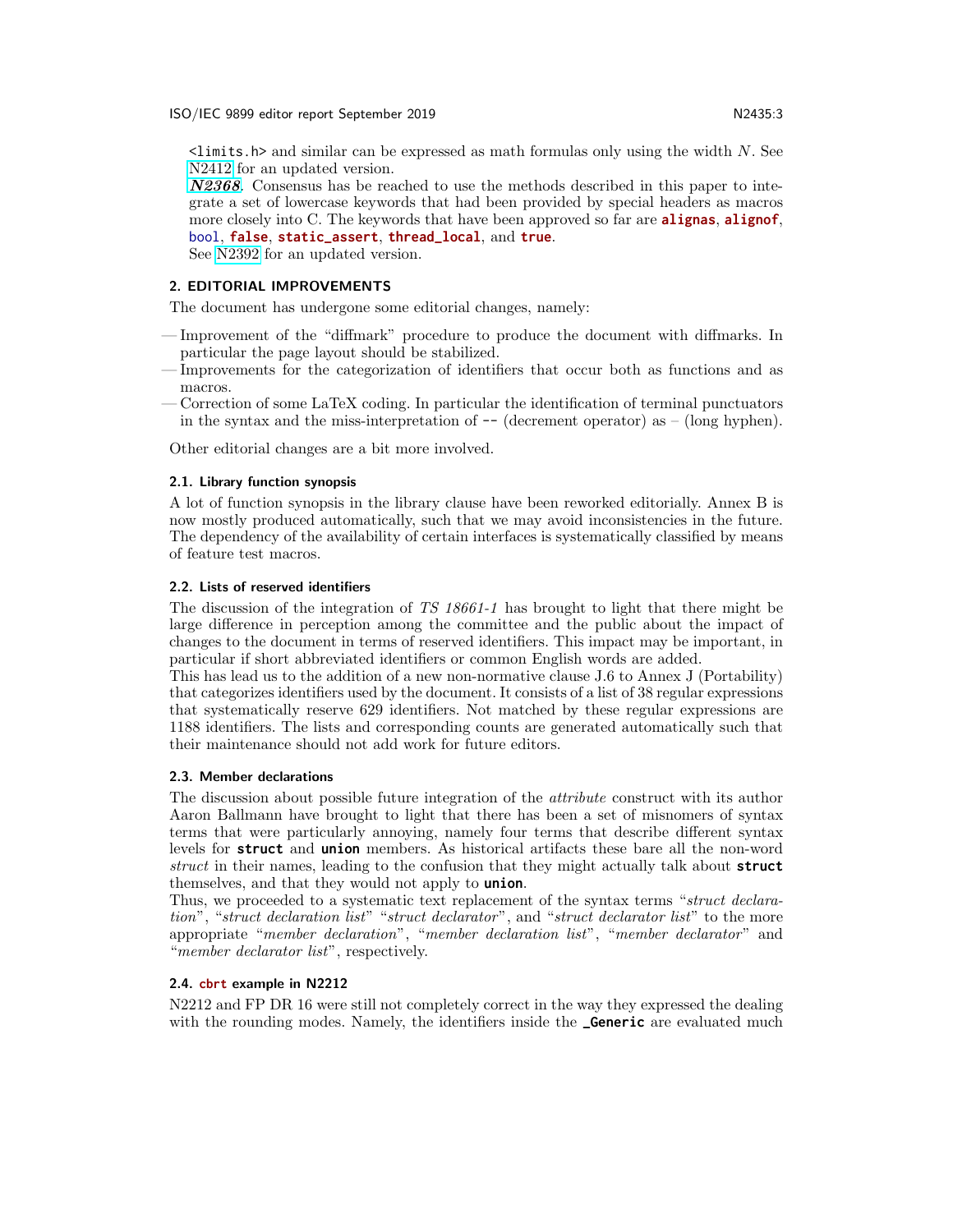later than preprocessing, so refering to macros that would magically implement the rounding properties correctly made no sense.

For the final patch:

- We replace references to macro properties by function calls with the required rounding properties
- We added crossreferences to and from the example in the clause for **\_Generic**

## 3. SUBMISSION OF CHANGE SETS

## 3.1. Contents of the changes

Please, provide titles for your documents that clearly indicate the subject of the change, and not something that refers to our process of changes. "New version of NXYZ0" is not a good title, "A second attempt to specify the toto feature" is much better and comprehensive for everybody.

Please, try to adapt your language to the normative context where it is applied. Don't use unspecified terms but use the terms as introduced by the document, even if it sounds repetitive.

Clearly distinguish normative and non-normative parts. Non-normative text belongs in footnotes, "Notes" and "Examples".

Usage of the verb forms "must", "shall" and "may" is quite regulated in ISO text and should be applied with care. The preferred form to express a normative requirement is "shall". If found inside a "Constraint" section it is a normative constraint and requires a diagnostic, if applied in other places it makes a non conforming program or execution undefined.

Avoid to add requirements for which the violation "only" results in undefined behavior. In particular, any erroneous construct that can always be detected at translation time, should be a constraint violation. Undefined behavior (implicit or explicit) should only be introduced to fulfill one of the following:

— A violation (runtime or translation) is not detectable in all cases, because the sought property is not constructive or has a high verification complexity.

— Implementations may use their own definitions to extend the C standard.

Remember that "undefined behavior" is not a thing but the absence of a thing, so there is no "undefined behavior" but only behavior that is undefined.

## 3.2. Submission format for changes

Authors of papers that are supposed to change the document and that have access to the source repository (all members of WG14 should), should apply their changes there and submit patches to the editors. Such a procedure ensures a seamless integration into the text and often reveals dependencies to other parts of the document that need to be explored. Such patches need not to be perfect, usually simple text level integration is a good start for the editors. The LAT<sub>EX</sub> sources can be seen as pure text for which it should be easy to apply modifications for any person with programming skills. Please contact the editors if you have any doubt or question about such a procedure.

If for some reason that procedure does not seem feasible for you, please submit your changes with enough care, such that the editors may easily track modifications down to the word level: it is very tedious and error prone to scan entire paragraphs for single words that might have changed.

— Use a color scheme to mark deleted words and a different one for added words.

- Have your change sets left adjusted, ideally in a mono-space font, such that it is easy to spot changes.
- Mark all special words (identifiers, keywords) with some easily identifiable markup